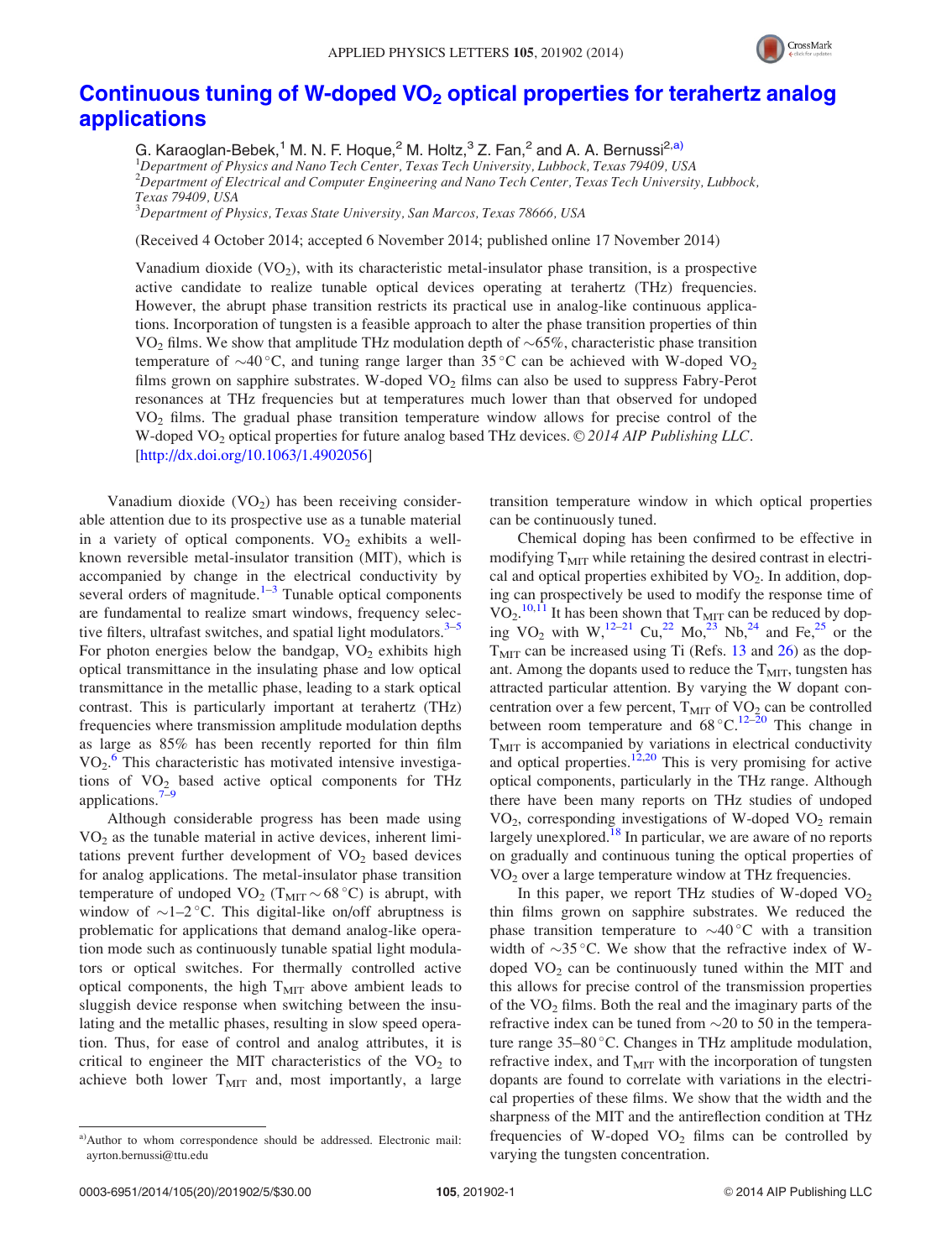<span id="page-1-0"></span>

FIG. 1. Temperature dependent resistivity measurements for samples S0, S1, S2, and S3 during the heating and cooling cycles.

Undoped and W-doped  $VO_2$  films  $\sim$ 150 nm in thickness were prepared by reactive DC magnetron sputtering deposition technique on c-plane (0001) oriented sapphire substrates. Sapphire is chosen as the substrate due to its high transparency in the THz range. One undoped, denoted as S0, and three W-doped  $VO<sub>2</sub>$  samples, denoted as S1, S2, and S3, were investigated. Details of the sample fabrication can be found in Ref. [27](#page-4-0). Tungsten incorporation in the  $VO<sub>2</sub>$  films was realized by co-sputtering a tungsten wire (99.95% purity) during the film deposition. The W/V average atomic fraction was determined by X-ray photoelectron spectroscopy (XPS) and values of 1.47, 1.59, and 1.73 at.  $%$  for samples S1, S2, and S3, respectively. The resistivity of each sample during the heating and cooling cycles was determined by van der Pauw method. $27$  X-ray diffraction measurements (not shown here) at room temperature revealed diffraction patterns characteristic of the monoclinic phase for all samples investigated; this result is consistent with what is expected for  $VO<sub>2</sub>$ . THz transmission experiments were performed on the undoped and all W-doped  $VO<sub>2</sub>$  films at normal incidence in the 0.1–1.5 THz range using a commercial system.<sup>[6](#page-3-0)</sup> The samples were placed in a hollow controlled thermoelectric heater/cooler stage for varying the temperature.

Figure 1 shows the temperature dependent resistivity measured for each sample during the heating and cooling cycles. We observe a systematic decrease in  $T<sub>MIT</sub>$  and transition broadening with increasing W content. Sample S3



exhibits the largest deviation from undoped material, with  $T<sub>MIT</sub>$  ~ 40 °C during the temperature rise cycle and transition width of  $>35^{\circ}$ C. The significant reduction of T<sub>MIT</sub> and increased transition width observed for the W-doped  $VO<sub>2</sub>$ samples shown in Fig. 1 are consistent with previous reports.<sup>[12](#page-3-0)[–21](#page-4-0)</sup> Variations in  $T<sub>MIT</sub>$  and width of the phase transition among the investigated samples are readily attributed to the tungsten concentration. Previous reports indicate that the transition temperature of W-doped  $VO<sub>2</sub>$  can decrease at a rate of 22–25 °C/at. % W,  $^{14-17}$  $^{14-17}$  $^{14-17}$  $^{14-17}$  $^{14-17}$  with increasing tungsten content. Using the determined  $T<sub>MIT</sub>$  and W concentrations from XPS measurements, and including the  $T<sub>MIT</sub>$  for undoped VO<sub>2</sub> from THz measurements, we determined a decrease rate of  $\sim$ 22 ± 4 °C/at. % W for the samples investigated in this work. Furthermore, our results show that the resistivity of Wdoped  $VO<sub>2</sub>$  in the insulating (metallic) state is lower (higher) when compared to the resistivity of undoped  $VO<sub>2</sub>$  in the same phase. This characteristic is expected to result in different THz transmission properties as we will discuss below.

Figure 2 shows the THz transmission time waveforms and corresponding frequency spectra of one representative W-doped  $VO<sub>2</sub>$  film (sample S3) obtained at insulator, transition, and metallic states. Both the main transmitted pulse and the first round-trip reflected pulses at the air-VO $_2$ /sapphire interface were observed at temperatures below and above the MIT (see Fig. 2). In the insulator state, the two pulses are in phase with each other. In the metallic state, a relative phase change of  $\pi$  is observed in the reflected pulse in Fig. 2(a), confirming the metallic phase at high temperatures. It is also evident that the time waveform amplitude of S3 decreases as the  $VO<sub>2</sub>$  film undergoes the phase transition from insulator to metallic state. The main THz transmitted pulse peak-to-peak amplitude ratio of insulator to metallic phase was determined as  $\sim$ 3.0 for sample S3. Above the T<sub>MIT</sub> (at T = 80 °C), we determined resistivity of  $7 \times 10^{-4} \Omega$  cm for sample S3. The low resistivity of sample S3 heralds elevated free-carrier concentration. This, in turn, is responsible for the lower THz transmission at high temperatures  $(T > T<sub>MIT</sub>)$ .

An important parameter used in switching and modulation applications is the field amplitude modulation depth defined as

$$
MD = (E_{low} - E_{high})/E_{low}, \tag{1}
$$

where  $E_{low}$  and  $E_{high}$  are the THz field amplitudes below (20 °C) and above (80 °C) T<sub>MIT</sub>. We determined MD = 74%,

FIG. 2. THz transmission response of W-doped VO2/sapphire sample S3 at temperatures below, within, and above the MIT. (a) THz time domain waveform and (b) corresponding frequency spectra.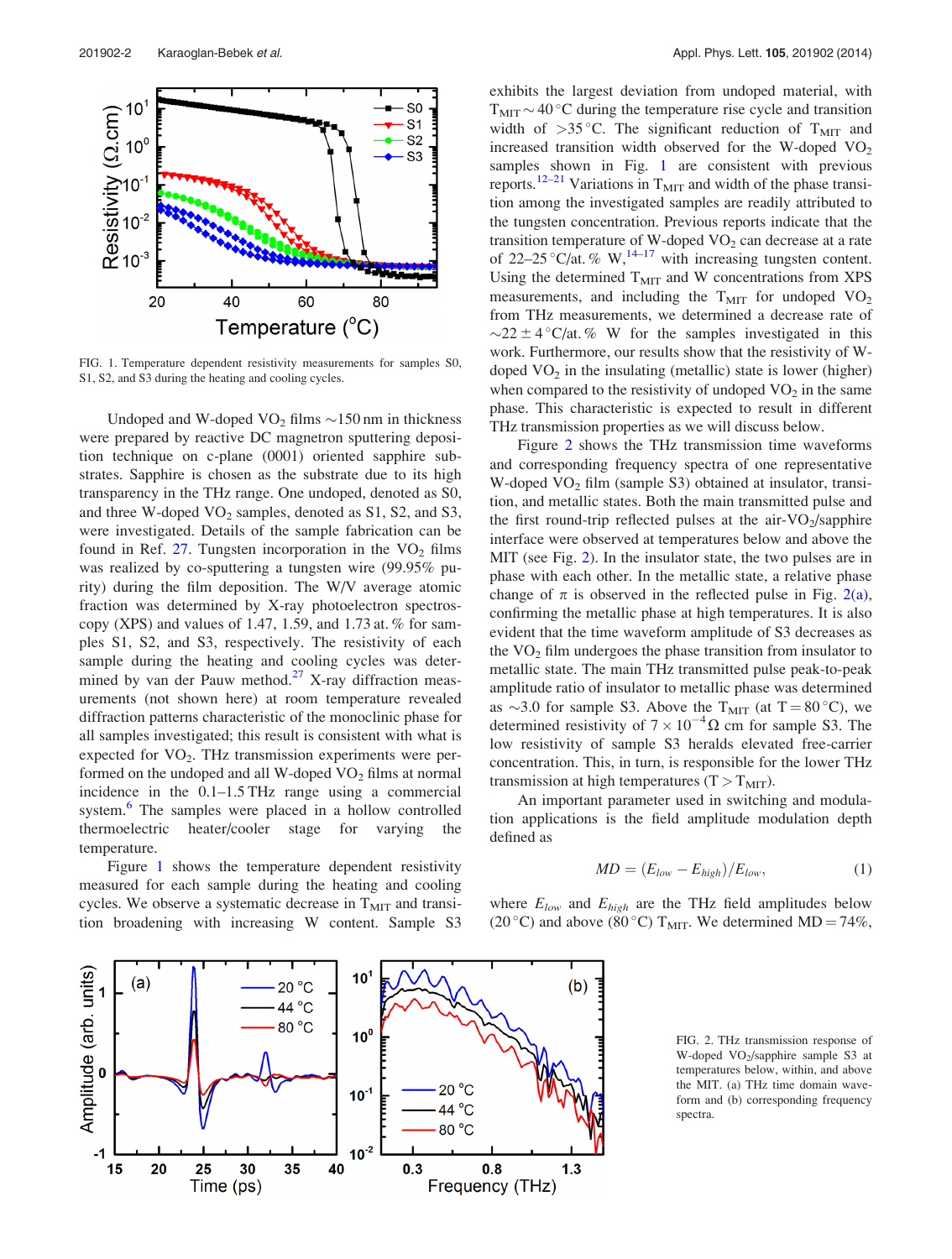<span id="page-2-0"></span>64%, 67%, and 65% for samples S0, S1, S2, and S3, respectively. The observed variations in MD are attributed to differences in the resistivity of the investigated  $W-VO<sub>2</sub>$  samples when compared to undoped  $VO<sub>2</sub>$  films (see Fig. [1\)](#page-1-0).

We observed that the THz transmission amplitude in all investigated films (not shown here) is consistent below  $T<sub>MIT</sub>$ . On the other hand, when in the metallic phase, the transmission amplitude of W-doped  $VO<sub>2</sub>$  films is larger than that of undoped  $VO<sub>2</sub>$  samples. These observations are supported by the resistivity measurements, as shown in Fig. [1.](#page-1-0) We measured resistivity of 0.20, 0.06, and 0.08  $\Omega$  cm at the insulating state and  $7.2 \times 10^{-4}$ ,  $6.6 \times 10^{-4}$ , and  $7.1 \times 10^{-4} \Omega$  cm at the metallic state for samples S1, S2, and S3, respectively. In the case of the undoped VO<sub>2</sub> sample, resistivity of 17.58  $\Omega$  cm and 3.66  $\times$  10<sup>-4</sup>  $\Omega$  cm for T  $\ll$  T<sub>MIT</sub> and T  $\gg$  T<sub>MIT</sub>, respectively, were determined. Therefore, W-doped  $VO<sub>2</sub>$  films investigated here are more conductive at low temperatures but less conductive at high temperatures, when compared to undoped  $VO<sub>2</sub>$  samples. The corresponding THz frequency spectra, shown in Fig. [2\(b\)](#page-1-0) for sample S3, reveal the characteristic Fabry–Perot resonances for temperatures below and above the  $T<sub>MIT</sub>$ . These are due to multiple reflections at the air-VO<sub>2</sub>/sapphire interface.<sup>[6](#page-3-0)</sup> The corresponding  $\pi$  phase shift of the resonance peaks is also evident in these two spectra. In contrast, for temperatures within the MIT  $(44^{\circ}$ C shown for sample S3), the reflected pulses in the THz time waveform (Fig.  $2(a)$ ) and the resonance peaks in the THz frequency spectra (Fig.  $2(b)$ ) were suppressed. This effect was previously reported for undoped  $VO<sub>2</sub>$  films, and it was attributed to the anti-reflecting (AR) condition which occurs at a specific electrical resistivity of the film as the temperature is varied.<sup>[6](#page-3-0)</sup> This result confirms that thin W-doped  $VO<sub>2</sub>$  films can also function as an AR coating material at THz frequencies, but at much lower temperatures.

THz digital switching and modulation applications require sharp MIT and this can be achieved with undoped  $VO<sub>2</sub>$  films.<sup>[28,29](#page-4-0)</sup> However, THz analog modulation and AR coating applications require broader and less abrupt MIT where the amplitude can be tuned over a wide range of temperatures. This can be realized with W-doped  $VO<sub>2</sub>$  which reduces the  $T<sub>MIT</sub>$  and concurrently broadens the phase transition. This allows for precise control of the electrical and optical properties of  $VO<sub>2</sub>$  for THz optical device applications. To explore this attribute, we show in Fig. 3 the temperaturedependent THz transmitted field amplitude normalized to that of the bare sapphire substrate for samples S0, S1, S2, and S3. The expected thermal hysteresis loop is observed for all four cases. For samples S0, S1, S2, and S3 we determined, respectively,  $T_{\text{MIT}} = 75.5, 60.3, 56.1,$  and  $41.1 \degree C$ from Fig. 3 (during the heating cycle). The  $T<sub>MIT</sub>$  values for W-doped samples are considerably lower than that obtained for undoped  $VO<sub>2</sub>$ . It is evident from the THz data shown in Fig. 3 that the tungsten incorporation into the  $VO<sub>2</sub>$  films changes considerably the phase transition properties, in good agreement with the observed temperature dependent resistivity results shown in Fig. [1](#page-1-0). For instance, the THz transmission amplitude of sample S3 varies across the  $30-65^{\circ}$ C range. This range is over an order of magnitude broader than that observed using THz measurements for the undoped  $\rm VO_2$ during the MIT.



FIG. 3. Normalized THz transmission amplitude ratio (symbols) as a function of temperature for samples S0, S1, S2, and S3. Simulated THz amplitude ratio (solid line) using Eq. (2) and measured DC resistivity for each sample.

The optical constants of W-doped  $VO<sub>2</sub>$  can be determined from the changes in THz relative amplitude with the temperature. The ratio of the complex field amplitude  $(E_{f+s}(\omega))$  transmitted through the film plus the substrate to the complex field amplitude  $(E_s(\omega))$  transmitted only through the sapphire substrate (without the  $VO<sub>2</sub>$  layer) varies inversely with the complex frequency-dependent optical conductivity  $(\tilde{\sigma}(\omega))$  using the expression<sup>30–32</sup>

$$
\frac{\tilde{E}_{f+s}(\omega)}{\tilde{E}_s(\omega)} = \frac{1 + n_s}{1 + n_s + z_o \tilde{\sigma}(\omega)t_f},\tag{2}
$$

where  $\omega$  is the angular frequency,  $t_f$  is the film thickness  $(t_f \sim 150 \text{ nm})$ ,  $z_0$  is the free space impedance, and  $n_s (\sim 3.0)$ is the refractive index of the sapphire substrate. The THz amplitude ratio  $|\tilde{E}_{f+s}(\omega)/\tilde{E}_{s}(\omega)|$  can be simulated using Eq. (2) and assuming the  $VO<sub>2</sub>$  conductivity is approximated by the DC (real part)  $\sigma_r^{DC}$ , taken as the reciprocal of the measured resistivity in Fig. [1.](#page-1-0) Figure 3 shows simulated  $|\tilde{E}_{f+s}(\omega)/\tilde{E}_{s}(\omega)|$  as a function of temperature for the three investigated W-doped VO<sub>2</sub> samples. Good agreement between simulations and experiment is evident from Fig. 3.

The frequency-dependent real  $(\sigma_r(\omega))$  and imaginary  $(\sigma_i(\omega))$  components of the complex optical conductivity of Wdoped  $VO<sub>2</sub>$  films can be determined by solving Eq. (2). In this case, both amplitude and phase of the ratio  $\tilde{E}_{f+s}(\omega)/\tilde{E}_{s}(\omega)$ were taken into consideration. Figure 4(a) shows



FIG. 4. (a) THz frequency-dependent complex optical conductivity and (b) refractive index in the metallic state (T =  $80^{\circ}$ C) for sample S3.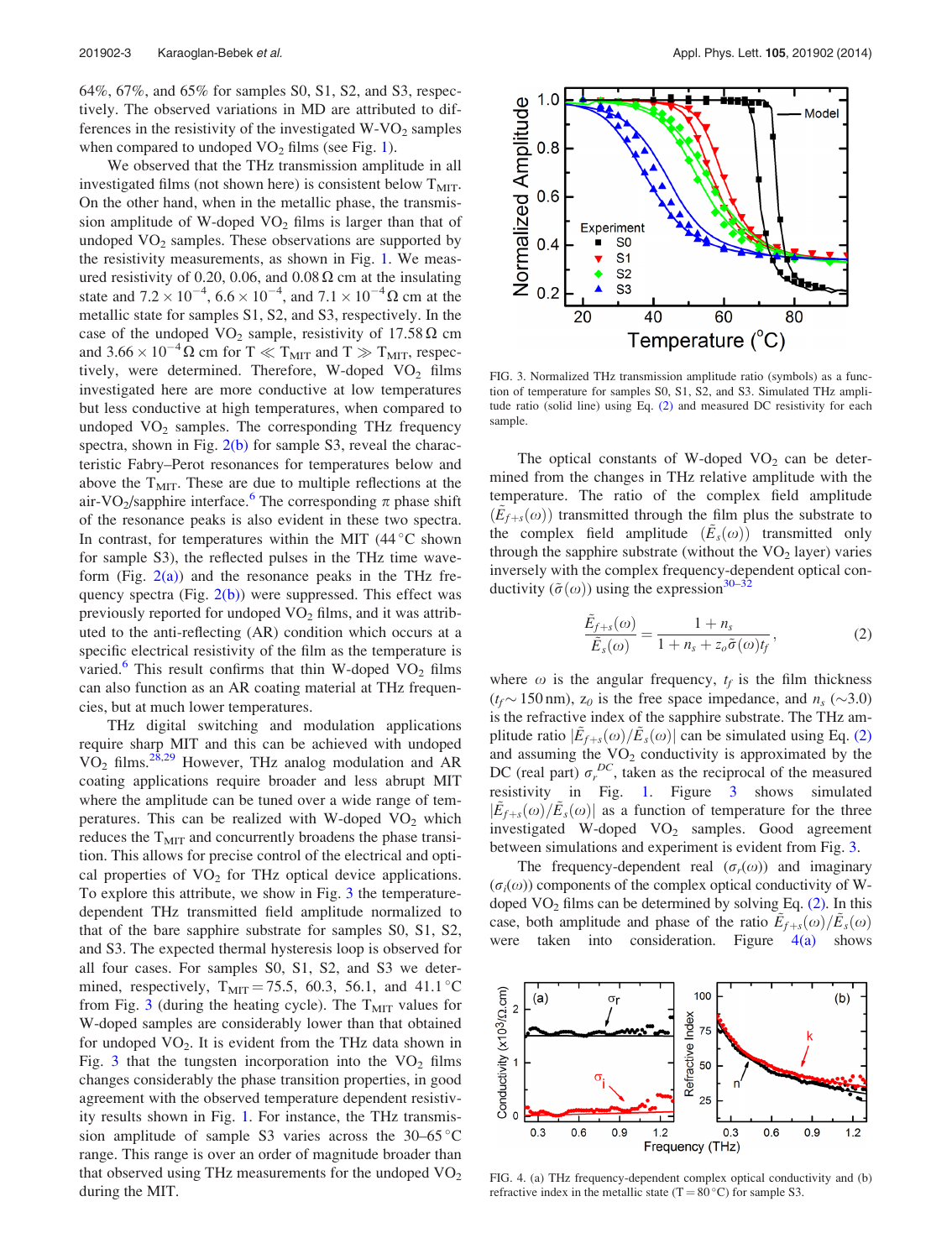<span id="page-3-0"></span>representative  $\sigma_r(\omega)$  and  $\sigma_i(\omega)$  in the metallic phase for sam-ples S3 at T = 80 °C. As shown in Fig. [4\(a\)](#page-2-0),  $\sigma_r(\omega)$  and  $\sigma_i(\omega)$ do not change significantly over the investigated THz frequency range. For samples S0, S1, S2, and S3, we determined average  $\sigma_r$  values of  $\sim 2.4 \times 10^3$ ,  $\sim 1.5 \times 10^3$ ,  $\sim 1.7 \times 10^3$ , and  $\sim$ 1.5  $\times$  10<sup>3</sup>  $\Omega^{-1}$  cm<sup>-1</sup>, respectively, in the metallic phase. These values are in good agreement with conductivities obtained from the DC resistivity measurements.

The complex conductivity of W-doped  $VO<sub>2</sub>$  films in the metallic phase can be described by the Drude model.<sup>7</sup> We determined the plasma frequency  $(\omega_p)$  and the momentum relaxation time  $(\tau)$  of the investigated samples by fitting the complex conductivity obtained in Fig.  $4(a)$  with the Drude expression $30-32$ 

$$
\tilde{\sigma}(\omega) = \frac{\varepsilon_o \omega_p^2 \tau}{1 - i\omega \tau},
$$
\n(3)

where,  $\varepsilon_0$  is the vacuum permittivity. The fitting results are also shown in Fig.  $4(a)$ . From the fittings, we determined  $\omega_p = 1569$ , 1023, 1212, and 933 rad THz and  $\tau = 11$ , 14, 11, and 18 fs for samples S0, S1, S2, and S3, respectively.

The real  $(n(\omega))$  and imaginary  $(\kappa(\omega))$  parts of the complex refractive index  $(\tilde{n}(\omega))$  can now be determined from the relation between the complex dielectric constant  $(\tilde{\varepsilon}(\omega))$  and the complex conductivity  $(\tilde{\sigma}(\omega))$  through the expression<sup>31</sup>

$$
\tilde{\varepsilon}(\omega) = [\tilde{n}(\omega)]^2 = [n(\omega) + i\kappa(\omega)]^2 = 1 + i\frac{\tilde{\sigma}(\omega)}{\omega\varepsilon_o}.
$$
 (4)

Using the results shown in Fig.  $4(a)$ , we determined the frequency-dependent real and imaginary parts of the complex refractive index (in the metallic phase),  $n(\omega)$ , and  $\kappa(\omega)$ , respectively. Figure  $4(b)$  shows the results for sample S3. Similar to undoped  $VO<sub>2</sub>$  films, the large dependence of *n* and  $\kappa$  with frequency is characteristic of the metallic behavior of both films at high temperatures.<sup>6</sup> The refractive indexes of samples S1 and S2 (not shown here) are essentially identical to that shown for sample S3 since all three samples have comparable resistivities for  $T \gg T_{MIT}$  (see Fig. [1](#page-1-0)).

As mentioned earlier, THz analog modulation applications would require  $VO<sub>2</sub>$  based devices with broad phase transition temperature widths and low  $T<sub>MIT</sub>$  to allow precise control of the optical properties within the MIT. The results shown in Figs. [1](#page-1-0) and [3](#page-2-0) suggest that W-doped  $VO<sub>2</sub>$  films with characteristics similar to that of sample S3 meet these requirements. To verify this premise, we show, in Fig. 5, the temperature dependence of the real and imaginary parts of the refractive index (at  $f = 0.5$  THz) during heating and cooling cycles for sample S3. Both real and imaginary parts of the refractive index varied from  $\sim$  20 to 50 when the temperature ranged from 35 to 80 $^{\circ}$ C. The striking feature of Fig. 5 is the large variation of both *n* and  $\kappa$  over a wide range of temperatures when compared to the abrupt phase transitions typically observed for undoped  $VO<sub>2</sub>$  films. This further confirms the potential of W-doped  $VO<sub>2</sub>$  films to realize analog devices operating at THz frequencies.

In summary, we have studied the temperature dependence of THz transmission properties for W-doped  $VO<sub>2</sub>/\text{sap}$ phire with varying tungsten content. Our results reveal that the incorporation of W into the  $VO<sub>2</sub>$  significantly alters the



FIG. 5. Temperature dependent THz refractive index for sample S3 during heating and cooling cycles at  $f = 0.5$  THz.

THz optical properties of the investigated samples. THz optical characteristics of W-doped  $VO<sub>2</sub>$  films were determined and the results are found to correlate with the temperature dependence of the electrical resistivity of the same samples across the phase transition. Characteristic metal-insulator temperature and phase transition width of  $\sim$  40 and 35 °C, respectively, were determined for the doped  $VO<sub>2</sub>$  sample with the highest W content. We show that the refractive index of W-doped  $VO<sub>2</sub>$  can exhibit large variations and can be continuously tuned. This tuning facilitates precise control of the transmission properties of the  $VO<sub>2</sub>$  films to realize future active THz optical devices for analog applications.

The authors acknowledge support for this work from NSF (ECCS 1128644).

- <sup>1</sup>J. Rozen, R. Lopez, R. F. Haglund, Jr., and L. C. Feldman, [Appl. Phys.](http://dx.doi.org/10.1063/1.2175490)
- [Lett.](http://dx.doi.org/10.1063/1.2175490) 88, 081902 (2006).<br><sup>2</sup>J. Lappalainen, S. Heinilehto, S. Saukko, V. Lantto, and H. Jantunen, [Sens. Actuators, A](http://dx.doi.org/10.1016/j.sna.2007.05.002) 142, 250 (2008).
- <sup>3</sup>S. Chen, H. Ma, X. Yi, T. Xiong, H. Wang, and C. Ke, [Sens. Actuators, A](http://dx.doi.org/10.1016/j.sna.2004.03.018) <sup>115</sup>, 28 (2004). <sup>4</sup>
- <sup>4</sup>S. B. Choi, J. S. Kyoung, H. S. Kim, H. R. Park, D. J. Park, B.-J. Kim, Y. H. Ahn, F. Rotermund, H.-T. Kim, and K. J. Ahn, [Appl. Phys. Lett.](http://dx.doi.org/10.1063/1.3553504) 98, 071105 (2011).
- 5 M. D. Goldflam, T. Driscoll, B. Chapler, O. Khatib, N. Marie Jokerst, S. Palit, D. R. Smith, B.-J. Kim, G. Seo, and H.-T. Kim, [Appl. Phys. Lett.](http://dx.doi.org/10.1063/1.3615804) 99, 044103 (2011).
- <sup>6</sup>Y. Zhu, Y. Zhao, M. Holtz, Z. Fan, and A. A. Bernussi, [J. Opt. Soc. Am. B](http://dx.doi.org/10.1364/JOSAB.29.002373) <sup>29</sup>, 2373 (2012). <sup>7</sup>
- $QQ Y$ . Wen, H.-W. Zhang, Q.-H. Yang, Y.-S. Xie, K. Chen, and Y.-L. Liu, [Appl. Phys. Lett.](http://dx.doi.org/10.1063/1.3463466) 97, 021111 (2010).
- Y.-G. Jeong, H. Bernien, J.-S. Kyoung, H.-R. Park, H. S. Kim, J.-W. Choi, B.-J. Kim, H.-T. Kim, K. J. Ahn, and D.-S. Kim, [Opt. Express](http://dx.doi.org/10.1364/OE.19.021211) 19, 21211 (2011).
- 9 J. S. Kyoung, M. A. Seo, S. M. Koo, H. R. Park, H. S. Kim, B. J. Kim, H. T. Kim, N. K. Park, D. S. Kim, and K. J. Ahn, [Phys. Status Solidi C](http://dx.doi.org/10.1002/pssc.201000803) 8,
- 1227 (2011).<br><sup>10</sup>S. Lysenko, V. Vikhnin, F. Fernandez, A. Rua, and H. Liu, [Phys. Rev. B:](http://dx.doi.org/10.1103/PhysRevB.75.075109)
- [Condens. Matter](http://dx.doi.org/10.1103/PhysRevB.75.075109) 75, 075109 (2007).<br><sup>11</sup>J. V. Ryckman, J. Nag, R. E. Marvel, B. K. Choi, R. F. Haglund, and S. M.
- Weiss, [Opt. Express](http://dx.doi.org/10.1364/OE.20.013215) 20, 13215 (2012). <sup>12</sup>M. A. Sobhan, R. T. Kivaisi, B. A. Stjerna, and C.-G. Granqvist, in "Reactively sputtered thermochromic tungsten-doped VO<sub>2</sub> films," [Proc.](http://dx.doi.org/10.1117/12.185385)
- [SPIE](http://dx.doi.org/10.1117/12.185385) 2255, 423 (1994).  $13B$ , G. Chae, H. T. Kim, and S. J. Yun, [Electrochem. Solid-State Lett.](http://dx.doi.org/10.1149/1.2903208) 11,
- D53 (2008).<br><sup>14</sup>T. D. Manning, I. P. Parkin, M. E. Pemble, D. Sheel, and D. Vernardou, Chem. Mater. **16**, 744 (2004).
- <sup>15</sup>A. Romanyuk, R. Steiner, L. Marot, and P. Oelhafen, [Sol. Energy Mater.](http://dx.doi.org/10.1016/j.solmat.2007.06.013) [Sol. Cells](http://dx.doi.org/10.1016/j.solmat.2007.06.013) 91, 1831 (2007).